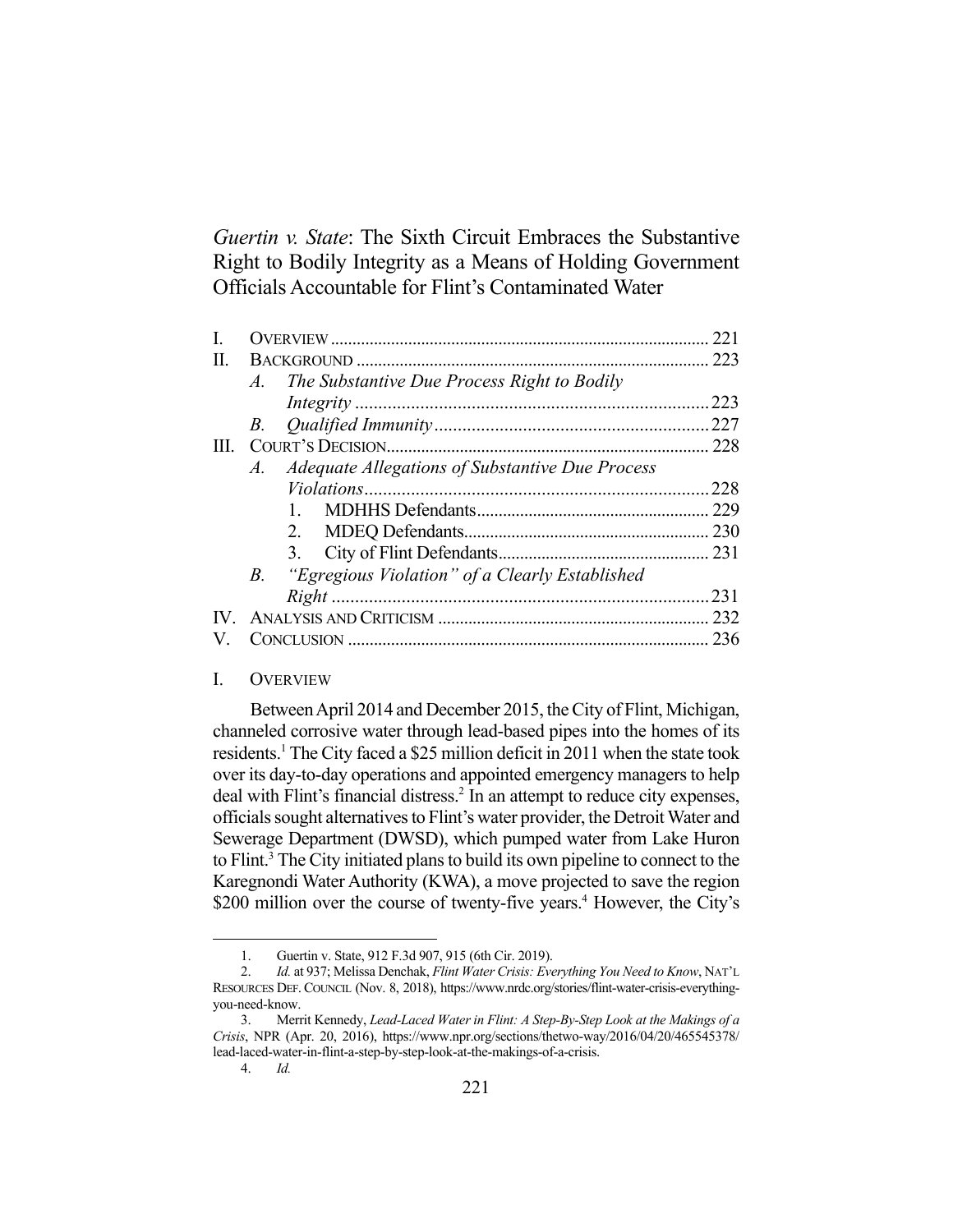pipeline to KWA would not become operational immediately, so Flint needed an interim water source.<sup>5</sup> City officials turned to the Flint River as an alternative, processing the water through "an outdated and previously mothballed water treatment plant," beginning on April 25, 2014.<sup>6</sup>

 Water from the Flint River was nineteen times more corrosive than that from Lake Huron, causing the water piped into residents' homes untreated for corrosivity—to leach lead out of the city's lead-based service lines.<sup>7</sup> Health consequences appeared just weeks later: Flint residents began to lose their hair and develop skin rashes.<sup>8</sup> Within a year, residents were testing positive for E. coli, dying at higher rates from Legionnaires' disease, and reporting dangerously high blood-lead levels in children.<sup>9</sup>

 Yet Flint officials twice turned down opportunities to reconnect to the DWSD after becoming aware of significant problems with the new water source.<sup>10</sup> Michigan Department of Environmental Quality (MDEQ) officials repeatedly and falsely assured the public that the water was safe, despite their knowledge of the "public-health-compromising complications" associated with drinking water from the Flint River.<sup>11</sup> The plaintiffs alleged that Michigan Department of Health and Human Services (MDHHS) executives attempted to assemble evidence disproving alarming outside studies, and that MDHHS employees participated in the department's efforts to hide information.<sup>12</sup> Not until September 25, 2015 did Flint issue a lead advisory to residents.<sup>13</sup> Finally, on October 16, 2015, the City of Flint switched back to the DWSD to supply its residents with water.<sup>14</sup> The Michigan Auditor General issued an investigative report on the crisis soon after, finding that corrosion controls should have been maintained from the beginning.<sup>15</sup>

 Flint resident Shari Guertin subsequently filed suit on behalf of herself and her minor child in the Eastern District of Michigan against the State of Michigan, the City of Flint, and fourteen public officials.<sup>16</sup> The Eastern District of Michigan dismissed many of the original complaints

 <sup>5.</sup> *Id.*

 <sup>6.</sup> *Guertin*, 912 F.3d at 915.

 <sup>7.</sup> *Id.*

 <sup>8.</sup> *Id.*

 <sup>9.</sup> *Id.* 10. *Id.* at 927.

 <sup>11.</sup> *Id.*

 <sup>12.</sup> *Id.* at 929-31.

 <sup>13.</sup> Kennedy, *supra* note 3.

 <sup>14.</sup> *Id.*

 <sup>15.</sup> Guertin v. Michigan, No. 16-cv-12412, 2017 WL 2418007, at \*8 (E.D. Mich. 2017).

 <sup>16.</sup> *Id.*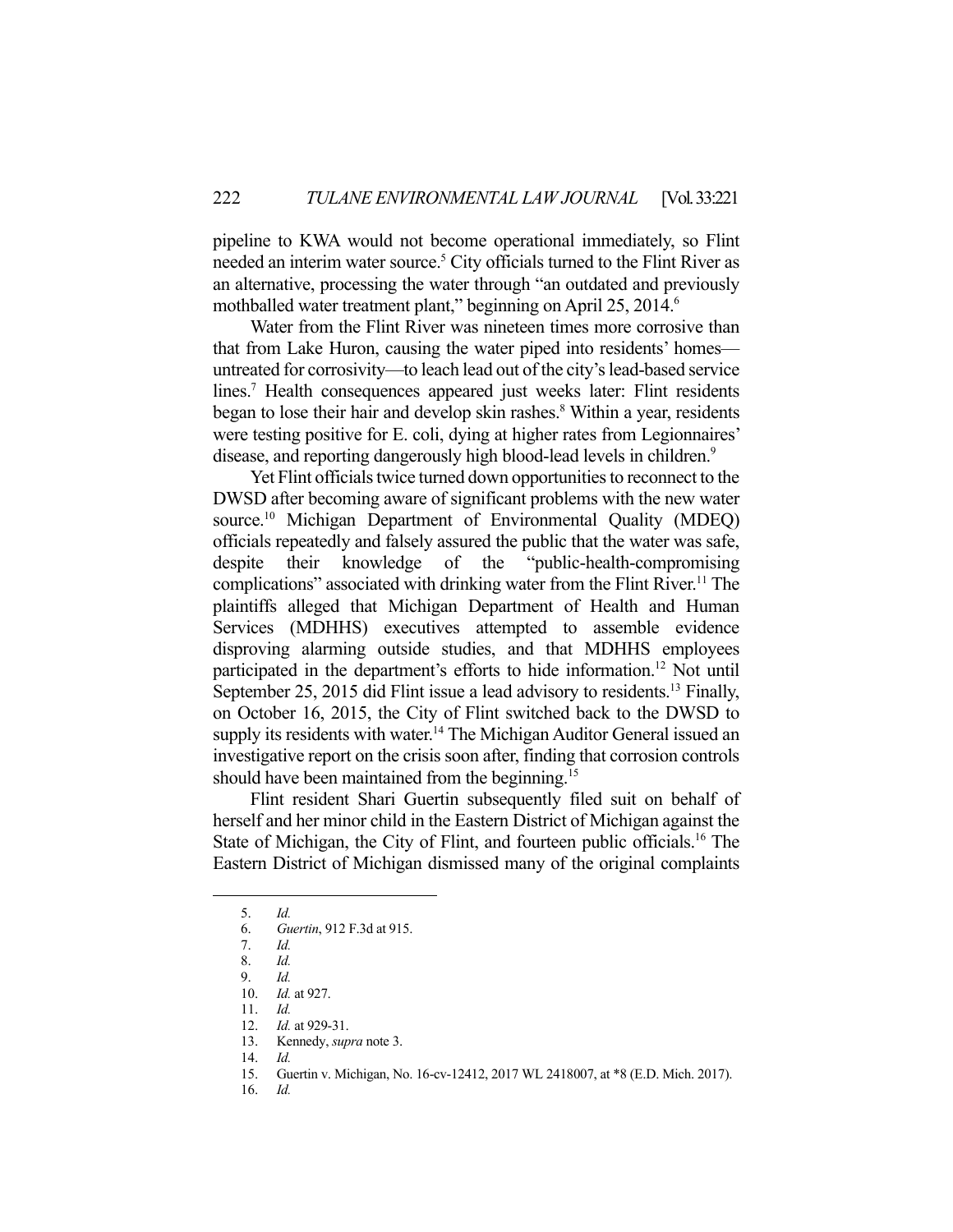against many of the original defendants; however, Guertin's allegation that several defendants violated her and her child's rights to bodily integrity survived dismissal.<sup>17</sup>

 The apex of the defendants' subsequent appeal was whether plaintiffs pled a plausible Fourteenth Amendment violation of their right to bodily integrity, and whether the defendants enjoyed qualified immunity from suit.<sup>18</sup> On appeals, defendants also contended that the district court erred in denying the City of Flint sovereign immunity under the Eleventh Amendment.<sup>19</sup> The Sixth Circuit *held* that plaintiffs failed to adequately allege that MDHHS defendants violated their substantive due process rights to bodily integrity, but that plaintiffs did adequately allege such violations of their rights by Flint and MDEQ defendants, who did not enjoy qualified immunity from suit, and that the City of Flint was not protected by Eleventh Amendment immunity. *Guertin v. State*, 912 F.3d 907, 927-37 (6th Cir. 2019).20

#### II. BACKGROUND

 The Due Process Clause of the Fourteenth Amendment establishes that "[n]o State shall  $\dots$  deprive any person of life, liberty, or property."<sup>21</sup> This includes a right to substantive due process, the purpose of which is "to protect the people from the State."22 However, state officials are entitled to qualified immunity from suit "unless a plaintiff pleads facts showing (1) that the official violated a statutory or constitutional right, and (2) that the right was 'clearly established' at the time of the challenged conduct."23

### *A. The Substantive Due Process Right to Bodily Integrity*

 The Fourteenth Amendment includes a "substantive sphere" that bars government actions that are "egregious" and "arbitrary in the

 <sup>17.</sup> *Guertin*, 912 F.3d at 915.

 <sup>18.</sup> *Id.*

 <sup>19.</sup> *Id.* at 935.

 <sup>20.</sup> This Case Note will focus on the substantive due process and qualified immunity issues, rather than the sovereign immunity argument, as the sovereign immunity argument does not present any novel issues of law and is not raised by defendants in their petition for certiorari to the Supreme Court.

 <sup>21.</sup> U.S. CONST. amend. XIV, § 1.

 <sup>22.</sup> DeShaney v. Winnebago Cty. Dep't of Soc. Servs*.*, 489 U.S. 189, 195 (1989).

 <sup>23.</sup> Ashcroft v. al-Kidd, 563 U.S. 731, 735 (quoting Harlow v. Fitzgerald, 457 U.S. 800, 818 (1982)).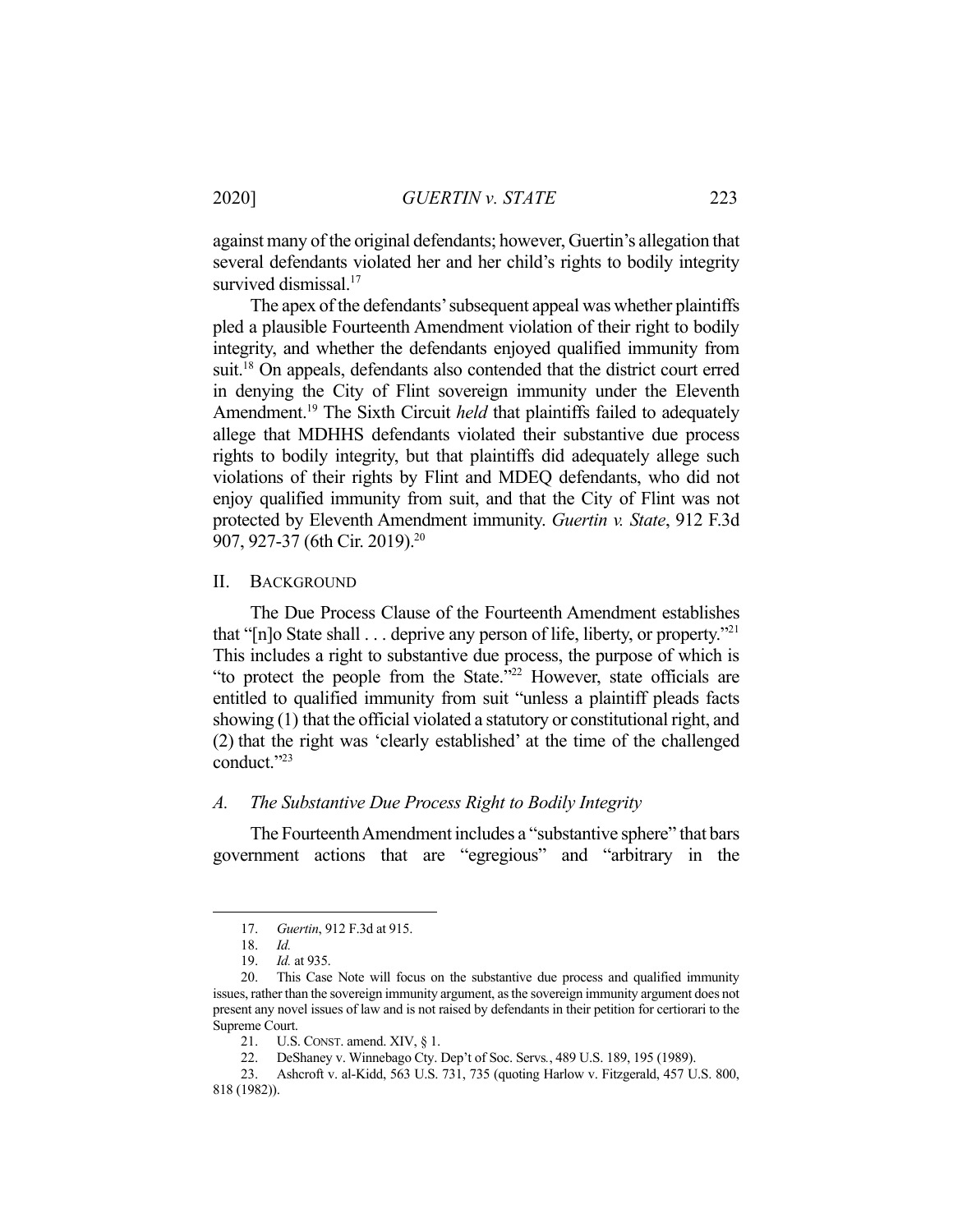constitutional sense."24 The Due Process Clause protects "fundamental rights and liberties which are, objectively, deeply rooted in this Nation's history and tradition."<sup>25</sup> One such right is a person's right to bodily integrity.26 The contours of this right have not been defined precisely by the U.S. Supreme Court.<sup>27</sup>

 Precedent is nevertheless useful in determining what the right to bodily integrity entails. Cognizable claims under the substantive due process right to bodily integrity have included a person's right to refuse medical treatment.28 The U.S. Supreme Court has permitted violations of such rights only in the face of a compelling state interest.<sup>29</sup> For example, in *Washington v. Harper*, the state administered antipsychotic drugs to an inmate against his will.<sup>30</sup> The U.S. Supreme Court found that a violation of the inmate's liberty interest in not being subject to involuntary medical treatment could only be permitted "if, in a judicial hearing at which the inmate had the full panoply of adversarial procedural protections, the State proved by 'clear, cogent, and convincing' evidence that the administration of antipsychotic medication was both necessary and effective for furthering a compelling state interest."31 Similarly, the Court recognized in *Cruzan v. Director, Missouri Department of Health* that "the Due Process Clause protects an . . . interest in refusing life-sustaining medical treatment," though it also found that, in that case, the State had an overwhelming "interest in the preservation of human life."32 In each of these cases, the right to refuse medical treatment was found to constitute a

 <sup>24.</sup> Cty. of Sacramento v. Lewis, 523 U.S. 833, at 840; 845 (1998).

 <sup>25.</sup> Washington v. Glucksberg, 521 U.S. 702, 703 (1997).

 <sup>26.</sup> Missouri v. McNeely, 569 U.S. 141, 159 (2013) ("We have never retreated . . . from our recognition that any compelled intrusion into the human body implicates significant, constitutionally protected privacy interests.").

 <sup>27.</sup> Ingraham v. Wright, 430 U.S. 651, 673-74 ("Among the historic liberties so protected [by the Due Process Clause] was a right to be free from . . . unjustified intrusions on personal security. While the contours of this historic liberty interest . . . have not been defined precisely, they always have been thought to encompass freedom from bodily restraint.").

 <sup>28.</sup> Washington v. Harper, 494 U.S. 210, 221-22 (1990) ("[R]espondent possesses a significant liberty interest in avoiding the unwanted administration of antipsychotic drugs under the Due Process Clause of the Fourteenth Amendment."); Cruzan v. Dir., Mo. Dep't of Health, 497 U.S. 261, 269; 279 (1990) ("This notion of bodily integrity has been embodied in the requirement that informed consent is generally required for medical treatment."; "[T]he logic of [precedent] would embrace . . . a liberty interest . . . [in] artificially delivered food and water essential to life.").

 <sup>29.</sup> *Harper*, 494 U.S. at 210-22*.*

 <sup>30.</sup> *Id.* at 214-15.

 <sup>31.</sup> *Id.* at 217-18.

 <sup>32.</sup> *Cruzan*, 497 U.S. at 281-82 (also noting that the State "may legitimately seek to safeguard the personal element of this choice through the imposition of heightened evidentiary requirements").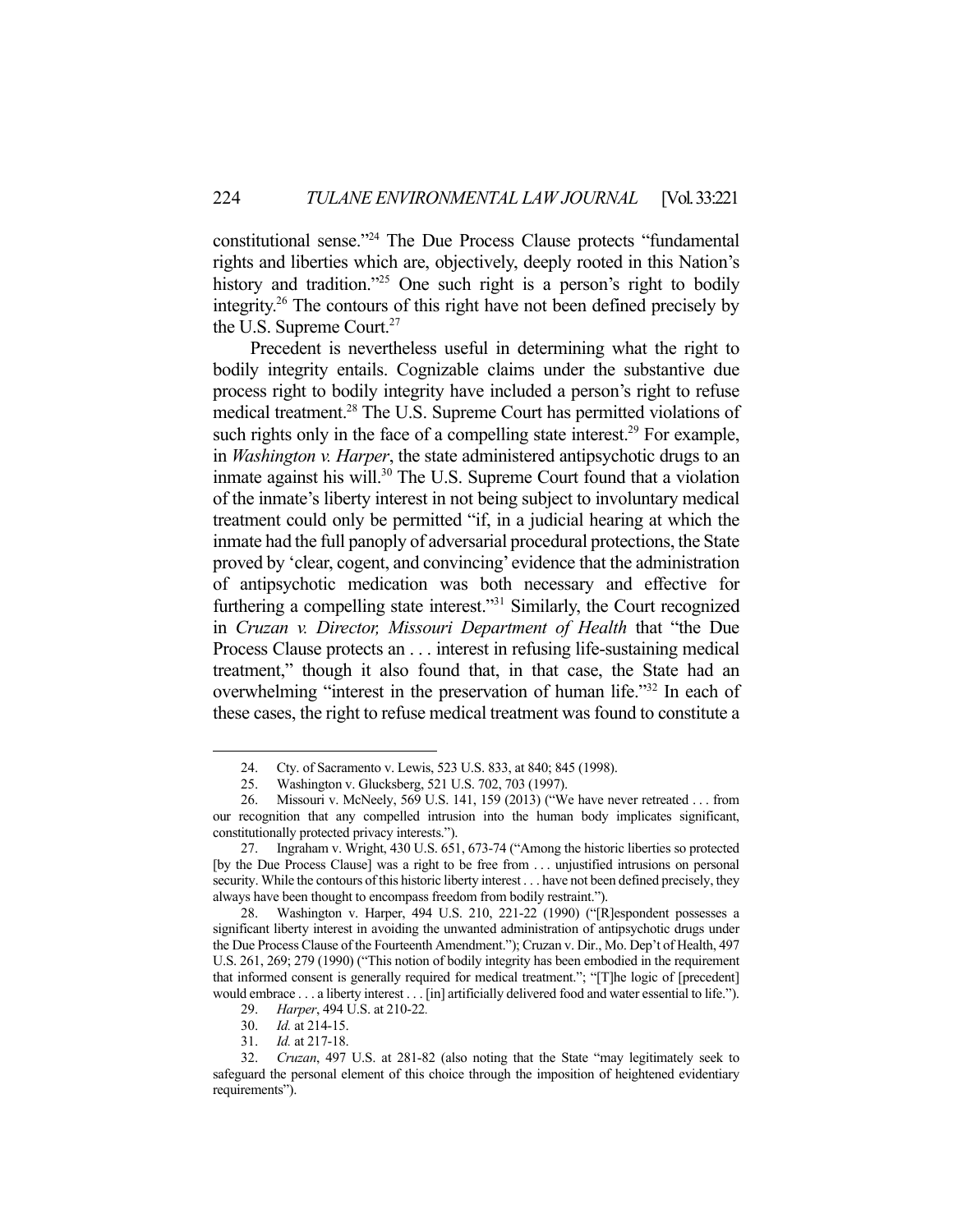cognizable claim for the right to bodily integrity, though that right was outweighed by legitimate, compelling state interests.<sup>33</sup>

 Since its decision in *Rochin v. California*, the Court has held that a cognizable substantive due process claim must allege an "executive abuse of power . . . which shocks the conscience."34 To meet the shocks-theconscience standard, the Government's *purpose* need not be to harm the plaintiff; acting "with full appreciation of  $\dots$  the brutality of [its] acts" is sufficient.35 In *Rochin*, for instance, the plaintiff brought a substantive due process claim after deputy sheriffs directed physicians to forcibly pump his stomach to recover illegally possessed morphine capsules.<sup>36</sup> The Court found that the Government's forcible intrusion on the plaintiff's person in *Rochin* was precisely the sort of "conduct that shocks the conscience."37

 However, in some cases, it can be more difficult to determine "where conscience-shocking behavior resides on the continuum of actions," particularly when government conduct "is worse than negligent but . . . not done for the purpose of injuring someone or in furtherance of invidious discrimination."38 The Sixth Circuit has identified three key factors useful in analyzing when "deliberate indifference" rises to meet a shocks-theconscience standard: "(1) the voluntariness of the plaintiff's relationship with the government, (2) whether there was time for the government actor to deliberate, and (3) whether the government actor was pursuing a legitimate government interest."39 This Sixth Circuit test is derived from the Supreme Court's analysis in *Sacramento v. Lewis* and other cases, which similarly analyze these three factors in determining whether government conduct that falls somewhere between negligence and intentional harm (often characterized as "deliberate indifference" or "gross negligence") is such that "shocks the conscience."40

 First, when considering the voluntariness of the plaintiff's relationship with a state official, the Sixth Circuit has found that the "more voluntary the plaintiff-government relationship . . . the less arbitrary we should deem a bodily injury  $\ldots$  caused by the state actor.<sup>341</sup> For example,

 <sup>33.</sup> *Harper*, 494 U.S. at 221; *Cruzan*, 497 U.S. at 281.

 <sup>34.</sup> Cty. of Sacramento v. Lewis, 523 U.S. 833, 846 (citing Rochin v. California, 342 U.S. 165 (1952)).

 <sup>35.</sup> *Id.* at 865 n.9 (citing *Rochin*, 342 U.S. at 172).

 <sup>36.</sup> Rochin v. California, 342 U.S 165, 166.

 <sup>37.</sup> *Id.* at 209.

 <sup>38.</sup> Range v. Douglas, 763 F.3d 573, 590 (6th Cir. 2014); Hunt v. Sycamore Cmty. Sch.

Dist. Bd. of Educ., 542 F.3d 529, 536 (6th Cir. 2008).

 <sup>39.</sup> *Range*, 763 F.3d at 573 (citing *Hunt*, 542 F.3d at 536).

 <sup>40.</sup> *Hunt*, 542 F.3d at 536-43 (collecting cases).

 <sup>41.</sup> Durham v. Estate Losleben, 744 F. App'x 268, 271 (6th Cir. 2018).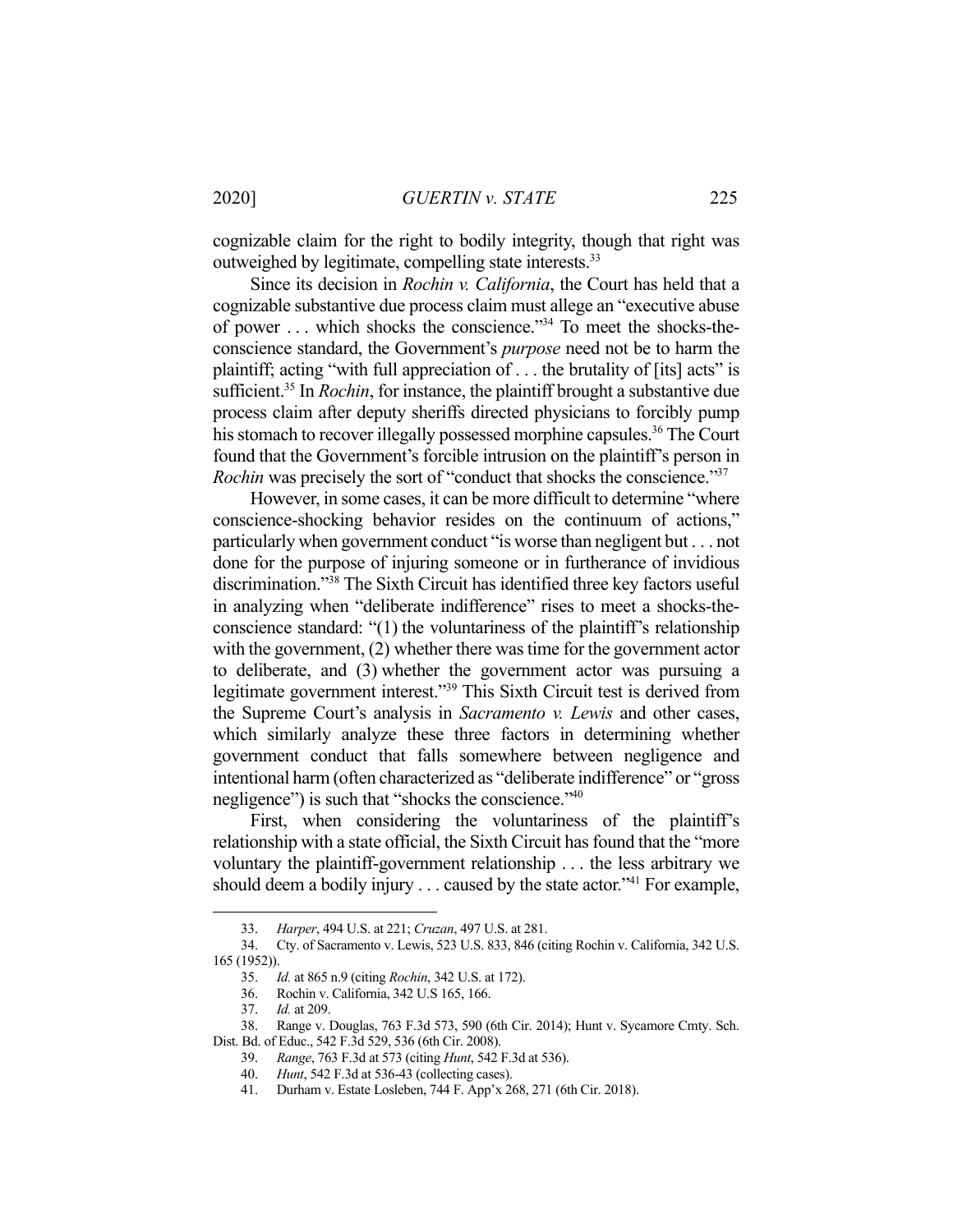in *Hunt v. Sycamore Community School District Board of Education*, plaintiff Rosella Hunt alleged that her employer-school district violated her substantive due process rights by "subjecting her to dangerous working conditions."42 Hunt worked with special education students, including an autistic girl who assaulted Hunt on a school trip, thereby rupturing disks in Hunt's neck.<sup>43</sup> Prior to her assignment to the girl's classroom, Hunt knew of the autistic student's history of assaulting staff.<sup>44</sup> The Sixth Circuit found that the school district's actions were not constitutionally arbitrary "[i]n light of Hunt's voluntary undertaking of this hazardous employment."45

 Second, when analyzing the state actor's time to deliberate, the "critical question" is whether the state actor had sufficient time "to fully consider the potential consequences of their conduct."46 For example, in *Lewis*, the parents of a motorcycle passenger killed in a high-speed chase with law enforcement officers brought suit alleging substantive due process violations.<sup>47</sup> The U.S. Supreme Court found that actual deliberation must be practical in the given circumstances to meet the conscience-shocking standard.48 In *Lewis*, however, the circumstances "demand[ed] an instant judgment" by the officer, and the Court stated that in such circumstances, "only a purpose to cause harm . . . will satisfy the shocks-the-conscience test."<sup>49</sup>

 Finally, when evaluating whether a state actor was pursuing a legitimate government interest, a court must "make some assessment that he did not act in furtherance of a countervailing governmental purpose" that justified the risky conduct in question.<sup>50</sup> When a state actor chooses between legitimate government purposes, the choice is generally deemed not to be arbitrary.51 However, the Sixth Circuit has "held open the possibility that[,] in extreme cases[,] the governmental actor's choice to endanger a plaintiff" for the sake of a legitimate state purpose could be deemed arbitrary.<sup>52</sup>

 <sup>42.</sup> *Hunt*, 542 F.3d at 532.

 <sup>43.</sup> *Id.*

 <sup>44.</sup> *Id.* at 533.

 <sup>45.</sup> *Id.* at 545.

 <sup>46.</sup> Ewolski v. City of Brunswick, 287 F.3d 492, 510 (6th Cir. 2002) (citing Moreland v. Las Vegas Metro. Police Dep't, 159 F.3d 365, 373 (9th Cir. 1998)).

 <sup>47.</sup> Cty. of Sacramento v. Lewis, 523 U.S. 833, 833 (1998).

 <sup>48.</sup> *Id.* at 851.

 <sup>49.</sup> *Id.* at 834.

 <sup>50.</sup> *Hunt*, 542 F.3d at 541.

 <sup>51.</sup> *Id.* at 543.

 <sup>52.</sup> *Id.*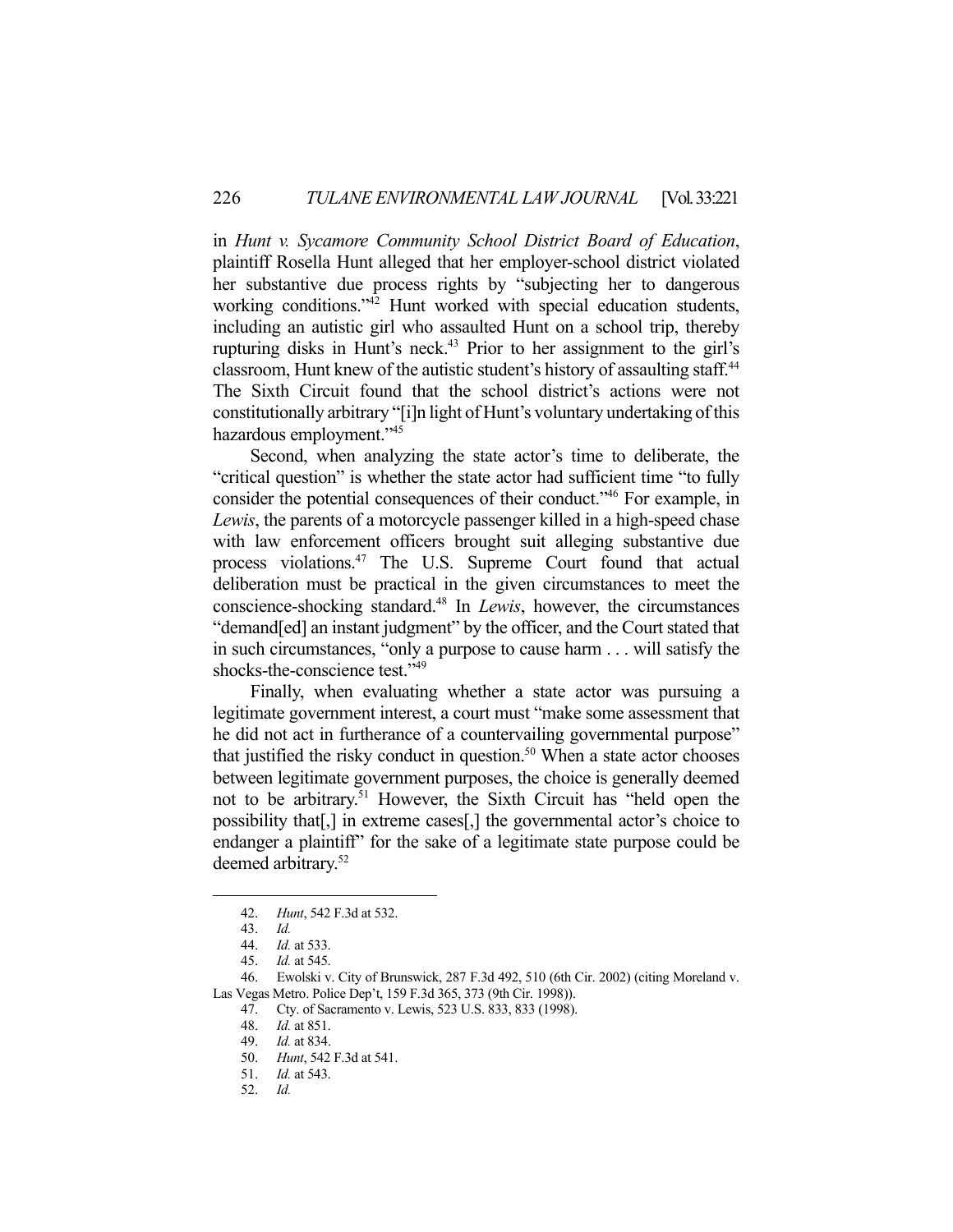### *B. Qualified Immunity*

 Government officials are generally immune from suit when their performance of discretionary duties "does not violate clearly established statutory or constitutional rights."53 The Court has explained that conduct violates a clearly established law when "'[t]he contours of a right [are] sufficiently clear' that every 'reasonable official would [have understood] that what he is doing violates that right.'"54 While a directly-on-point case need not exist, precedent must have placed the existence of the right in question "beyond debate."55

 The plaintiff must establish that the official had "fair warning" that the alleged conduct was unconstitutional in order to show that the official is not entitled to qualified immunity.<sup>56</sup> To establish that officials had fair warning that their conduct violated a constitutional right, a court should first look to the decisions of the Supreme Court, and then to its own decisions and decisions within its circuit, and finally to the decisions of other circuits.57 It is not just the existence of a particular right that must be established; it must be so established that the defendant should have known that his *conduct* would violate that right.<sup>58</sup> The unconstitutionality of particular conduct "can be apparent from direct holdings, from specific examples described as prohibited, or from the general reasoning that a court employs."59 However, "officials can be on notice that their conduct violates established law even in novel factual situations."60 This is in part due to the fact that "[t]he easiest cases don't even arise."<sup>61</sup>

 Generally, it is inappropriate for a district court to grant a Federal Rules of Civil Procedure 12(b)(6) motion to dismiss on the basis of qualified immunity.<sup>62</sup> That point is better resolved on summary judgment,

 <sup>53.</sup> Harlow v. Fitzgerald, 457 U.S. 800, 818 (1982).

 <sup>54.</sup> Ashcroft v. al-Kidd, 563 U.S. 731, 741 (2011) (citing Anderson v. Creighton, 483 U.S. 635, 640 (1987)).

 <sup>55.</sup> *Id.*

 <sup>56.</sup> Hope v. Pelzer, 536 U.S. 730, 741 (2002).

 <sup>57.</sup> Higgason v. Stephens, 288 F.3d 868, 876 (6th Cir. 2002).

 <sup>58.</sup> *Anderson*, 483 U.S. at 640 ("This is not to say that an official action is protected by qualified immunity unless the very action in question has previously been held unlawful, but it is to say that in the light of pre-existing law the unlawfulness must be apparent." (internal citations omitted)); *see also Hope*, 536 U.S. at 741 ("[I]n *United States v. Lanier*, . . . the Court expressly rejected a requirement that previous cases be 'fundamentally similar.'").

 <sup>59.</sup> Feathers v. Aey, 319 F.3d 843, 848 (2003) (citing *Hope*, 536 U.S. at 743).

 <sup>60.</sup> *Hope*, 536 U.S. at 741.

 <sup>61.</sup> United States v. Lanier, 520 U.S. 259, 271 (1997).

 <sup>62.</sup> Wesley v. Campbell, 779 F.3d 421, 434 (6th Cir. 2015).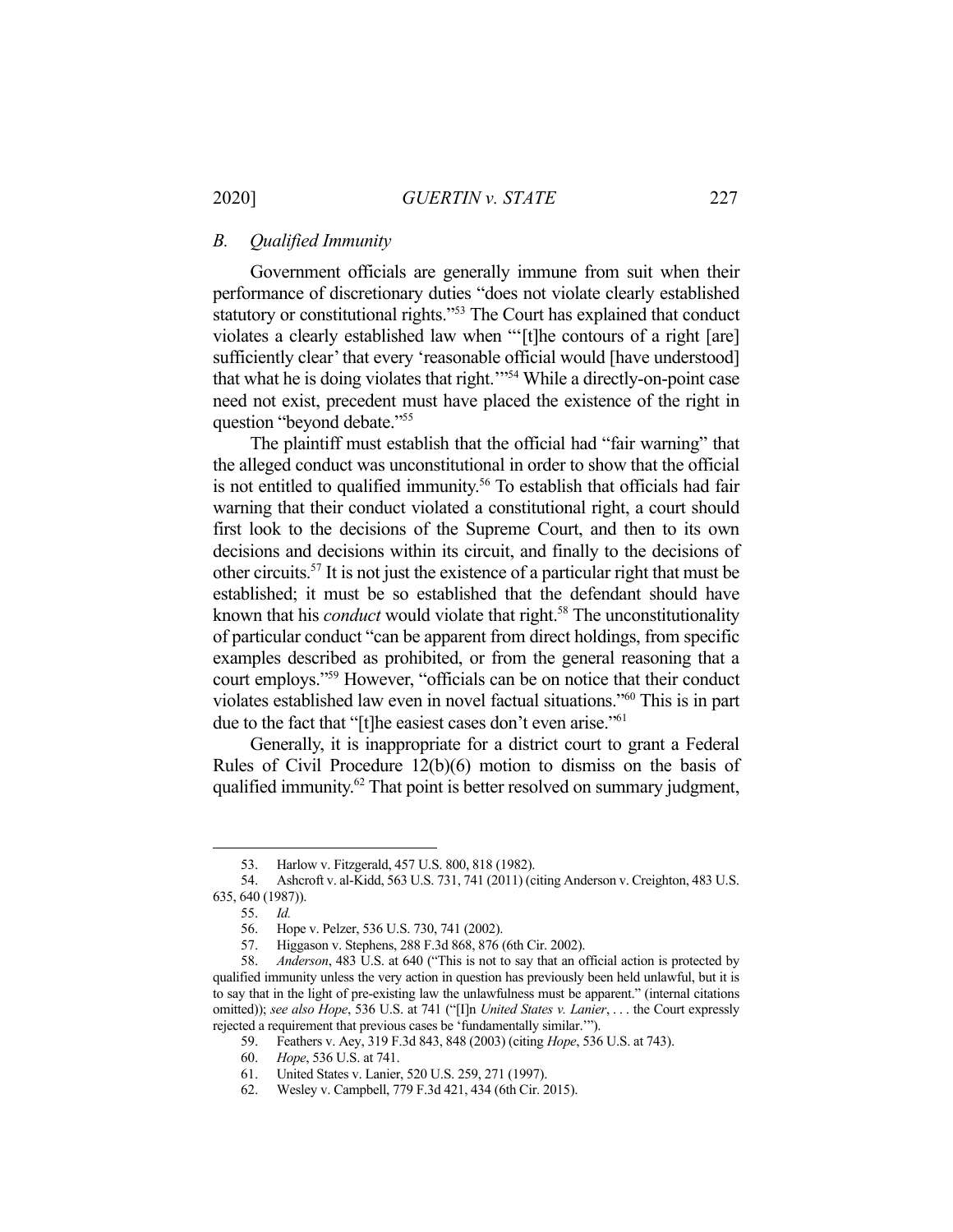after discovery has taken place, because determining the applicability of qualified immunity involves a fact-intensive analysis.<sup>63</sup>

#### III. COURT'S DECISION

 In the noted case, the Sixth Circuit reversed the district court's ruling that plaintiffs adequately alleged Substantive Due Process claims against MDHHS defendants, largely because the claims centered around those defendants' failure to act. $64$  However, the Sixth Circuit upheld the district court's ruling that plaintiffs adequately alleged Substantive Due Process claims against the various City and MDEQ officials.65 The Sixth Circuit also held that Flint and MDEQ officials were not protected from suit by qualified immunity, finding that the plaintiffs properly pled a violation of the right to bodily integrity because the defendants' alleged conduct involved an "egregious violation of the right to bodily integrity."66

# *A. Adequate Allegations of Substantive Due Process Violations*

 Before applying the conscience-shocking standard to the individual defendants in *Guertin*, the Sixth Circuit analyzed the three factors established in *Hunt*: (1) the voluntariness of the plaintiff-government relationship, (2) the defendants' time to deliberate on the potential consequences of their actions, and (3) the arbitrariness of the government's decision.67

 The court found that the plaintiff's relationship with the City of Flint was involuntary in this case.<sup>68</sup> Because Flint's city ordinances required the city to supply water to its residents and required residents to take and pay for the city-supplied water (unless they had access to an approved spring or well), the relationship was not voluntary.69 Further, the court noted that because Flint assured residents of the water's potability—thereby hiding

 <sup>63.</sup> *Id.* (collecting cases); *see also* Evans-Marshall v. Bd. of Educ. of Tipp City Exempted Vill. Sch. Dist., 428 F.3d 223, 235 (6th Cir. 2005).

 <sup>64.</sup> Guertin v. State, 912 F.3d 907, 929-32 (6th Cir. 2019).

 <sup>65.</sup> *Id.* at 926-29.

 <sup>66.</sup> *Id.* at 935.

 <sup>67.</sup> *Id.* at 925-26.

 <sup>68.</sup> *Id.* at 925.

 <sup>69.</sup> *Id.* ("Flint's transmission of drinking water to its residents is mandatory on both ends.").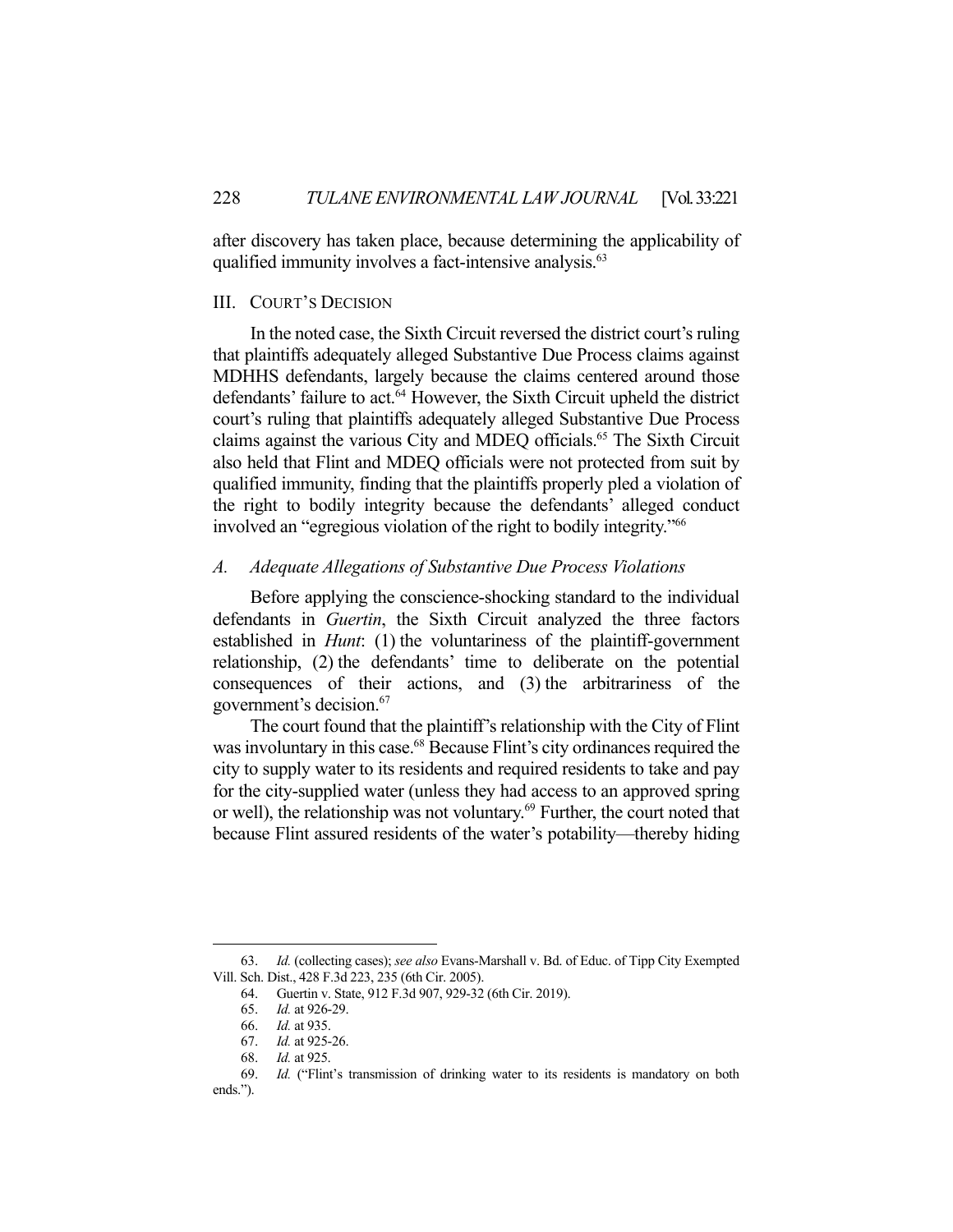the risks inherent in drinking the water—residents' consumption of toxins was doubly involuntary.<sup>70</sup>

 The court also found that the government officials sued in *Guertin* had months and sometimes years in which to deliberate and make decisions.71 This time included ample opportunity for reflection on potential consequences.72 Quoting the Supreme Court, the Sixth Circuit noted that "[w]hen such extended opportunities to do better are teamed with protracted failure even to care, indifference is truly shocking."<sup>73</sup>

 Finally, the Sixth Circuit found there was, in this case, no legitimate government purpose for violating plaintiffs' bodily integrity by knowingly contaminating residents' water supply.74 While the court recognized that Flint's decisions were based on economic concerns, it found the decision was still unjustifiable, characterizing the suit as one of the "extreme cases" described in *Hunt*. 75 The Sixth Circuit declared that "jealously guarding the public's purse cannot . . . justify the yearlong contamination of an entire community."76

 The court then turned to an analysis of whether each defendant's alleged conduct met the conscience-shocking standard so as to constitute a violation of the Due Process Clause.77

# 1. MDHHS Defendants

 Guertin made allegations against both MDHHS executives and employees.78 Her primary allegation against executive officials Director Nick Lyon and Chief Medical Executive Eden Wells was that the pair failed to protect and notify Flint residents of the problems with Flint's water supply in the days shortly before the City switched back to DWSD.<sup>79</sup> However, the Court found that because the Due Process Clause only limits

 <sup>70.</sup> *Id.* at 925-26 ("[V]arious defendants' assurances of the water's potability hid the risks, turning residents' voluntary consumption of a substance vital to subsistence into an involuntary and unknowing act of self-contamination.").

 <sup>71.</sup> *Id.* at 925.

 <sup>72.</sup> *Id.* 

*Id.* (quoting Cty. of Sacramento v. Lewis, 523 U.S. 833, 853 (1998)). 73. *Id.* (4. *Id.* at 926.

 <sup>75.</sup> *Id.* (quoting Hunt v. Sycamore Cmty. Sch. Dist. Bd. of Educ., 542 F.3d 529, 543 (6th Cir. 2008)).

 <sup>76.</sup> *Id.* 

 <sup>77.</sup> *Id.* at 926-33.

 <sup>78.</sup> *Id.* at 929-33.

 <sup>79.</sup> *Id.* at 930.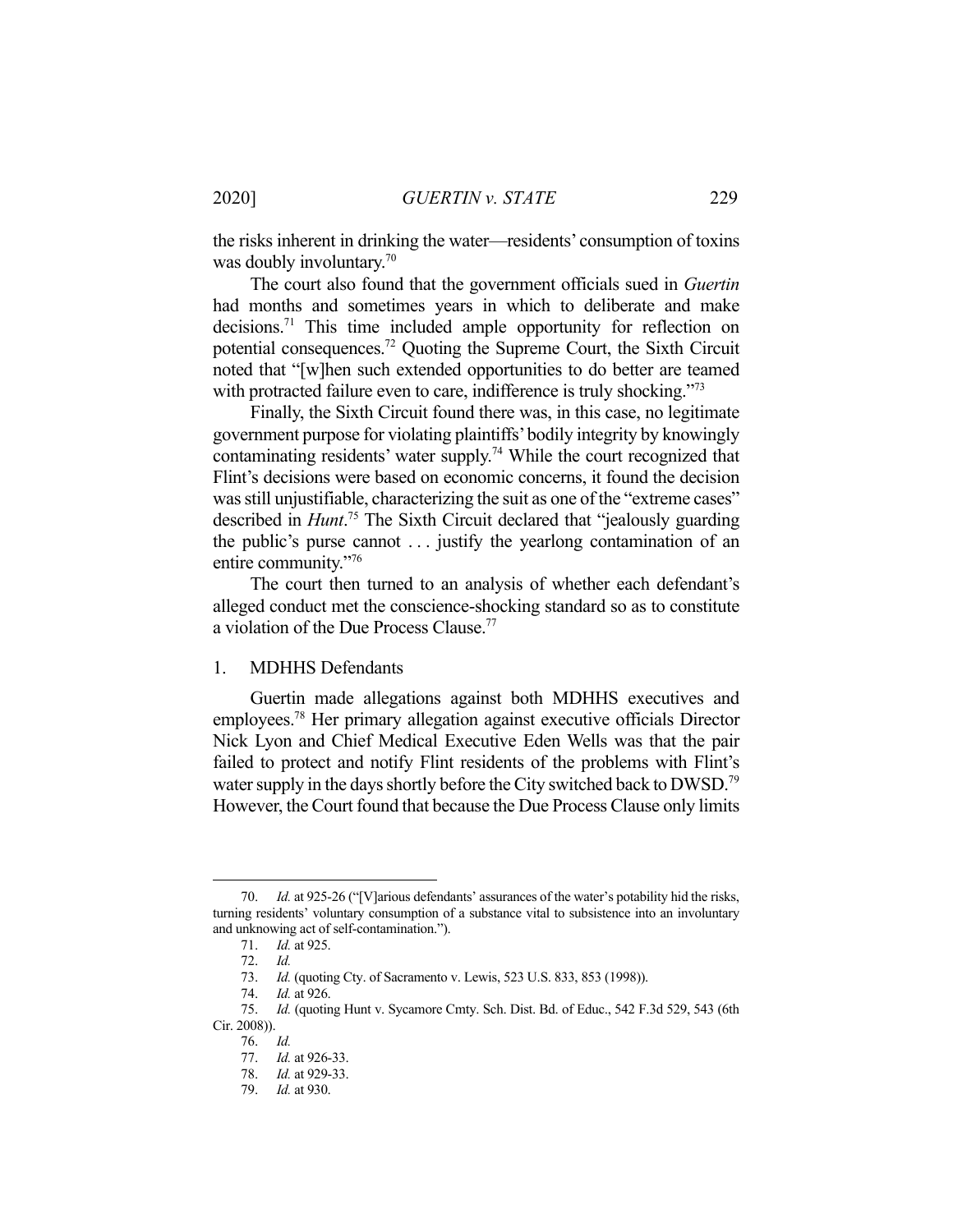government *action*, not inaction, this allegation did not constitute a cognizable due process claim.<sup>80</sup>

 Guertin's remaining allegations against Lyon and Wells were that they attempted to discredit an independent study conducted by Dr. Mona Hanna-Attisha that showed rising blood-lead levels in Flint's children.<sup>81</sup> The Court found that Lyon's and Wells' "unjustifabl[e] skeptic[ism]" of Dr. Hanna-Attisha's study and efforts to "assemble evidence to disprove it" fell "well-short of conscience-shocking conduct."82 For these reasons, the Sixth Circuit reversed the district court's denial of Lyon's and Wells' motions to dismiss.83

### 2. MDEQ Defendants

 Guertin's complaint also included allegations against five MDEQ officials: Stephen Busch, Liane Shekter-Smith, Michael Prysby, Bradley Wurfel, and Daniel Wyant.<sup>84</sup> These allegations did not include claims that Wyant personally made any decisions regarding the water-source switch, but rather that "the conduct of individuals within his department was constitutionally abhorrent."85 The Sixth Circuit noted that Wyant could only be held accountable for his own conduct, not the conduct of his subordinates, and so found that the district court erred in denying his motion to dismiss.86

 However, Guertin's allegations against Busch, Shekter-Smith, Prysby, and Wurfel were "numerous and substantial."87 These four MDEQ officials each "played a pivotal role in authorizing" Flint's switch to an unsafe water source and deliberately misled the public about the safety of the water piped into their homes.<sup>88</sup> Guertin alleged that Busch, for example, knowingly lied to the EPA in stating that the Flint Water Treatment Plant "had an optimized corrosion control program" when no corrosion controls had in fact been implemented.<sup>89</sup> The court found these four defendants' behavior conscience shocking, noting that they "created the Flint Water [crisis] and then intentionally attempted to cover-up their

 <sup>80.</sup> *Id.*

 <sup>81.</sup> *Id.*

 <sup>82.</sup> *Id.*

 <sup>83.</sup> *Id.* at 931.

 <sup>84.</sup> *Id.* at 927.

 <sup>85.</sup> *Id.*

 <sup>86.</sup> *Id.* (citing Ashcroft v. Iqbal, 556 U.S. 662, 676-77 (2009)).

 <sup>87.</sup> *Id.* at 927.

 <sup>88.</sup> *Id.* at 927-28.

 <sup>89.</sup> *Id.* at 928.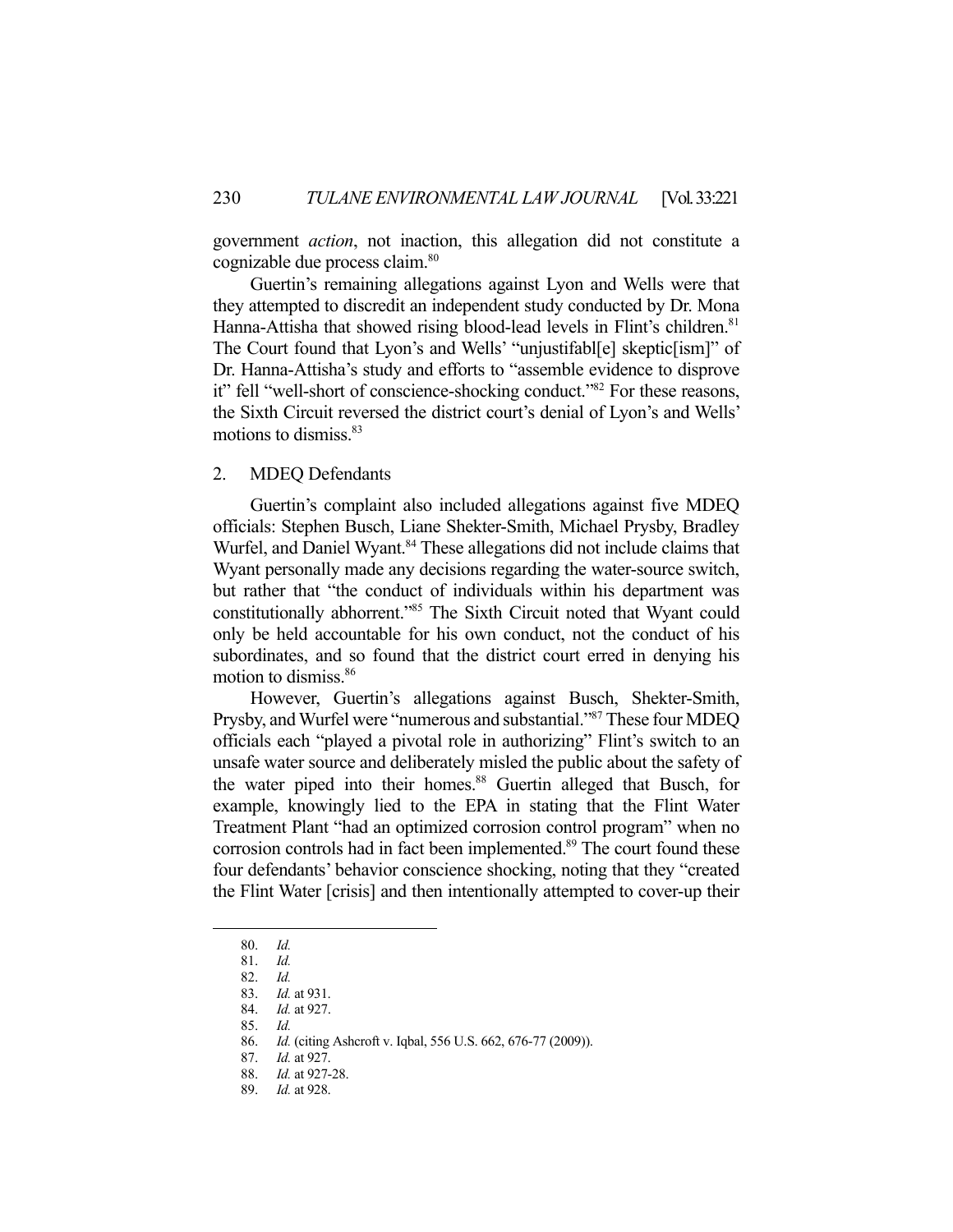grievous decision."90 The Sixth Circuit also noted that it would be inappropriate to accept, at the motion-to-dismiss stage, defendants' argument that they made "honest mistakes" in interpreting the Lead and Copper Rule, which requires that large public water systems (like Flint's) "optimize corrosion control treatment before distribution of water to the public."91 The Sixth Circuit therefore upheld the district court's denial of Busch's, Shekter-Smith's, Prysby's, and Wurfel's motions to dismiss.<sup>92</sup>

### 3. City of Flint Defendants

 Guertin also made allegations against Flint's Director of Public Works, Howard Croft, and its Emergency Managers, Darnell Earley and Gerald Ambrose.<sup>93</sup> Embracing its obligation to accept plaintiffs' allegations as true and draw reasonable inferences from them, the Sixth Circuit described Croft, Early, and Ambrose as the "chief architects of Flint's decision to switch water sources and then use a plant they knew was not ready to safely process the water."<sup>94</sup> While the court noted that there may be a factual dispute as to whether these defendants simply made "mistakes in judgment" by relying upon MDEQ opinions, it stated that such issues should not be resolved at the motion-to-dismiss stage.<sup>95</sup> The Sixth Circuit concluded that Guertin's complaint "plausibly allege[d] a constitutional violation" caused by the Flint defendants' conduct.<sup>96</sup> The court therefore upheld the district court's denial of the Flint defendants' motions to dismiss.97

# *B. "Egregious Violation" of a Clearly Established Right*

 The court declined to extend qualified immunity to the MDEQ and Flint defendants who faced surviving claims.<sup>98</sup> The majority rejected the dissent's argument that, to show defendants had fair notice that their conduct was constitutionally prohibited, the plaintiff must be able to point to a factually similar case.<sup>99</sup> The Sixth Circuit noted that "taking

 <sup>90.</sup> *Id.*

 <sup>91.</sup> *Id.* (citing 40 C.F.R. §§ 141.80-141.91 20 (2019)).

 <sup>92.</sup> *Id.* at 929.

 <sup>93.</sup> *Id.* at 926.

 <sup>94.</sup> *Id.* at 926-27.

 <sup>95.</sup> *Id.* at 927 (citing Wesley v. Campbell, 779 F.3d 421, 433-34 (6th Cir. 2015)).

 <sup>96.</sup> *Id.*

 <sup>97.</sup> *Id.* 

 <sup>98.</sup> *Id.* at 934.

 <sup>99.</sup> *Id.* at 933 (first citing Hope v. Pelzer, 536 U.S. 730, 741 (2002); and then citing United States v. Lanier, 520 U.S. 259, 271 (1997)).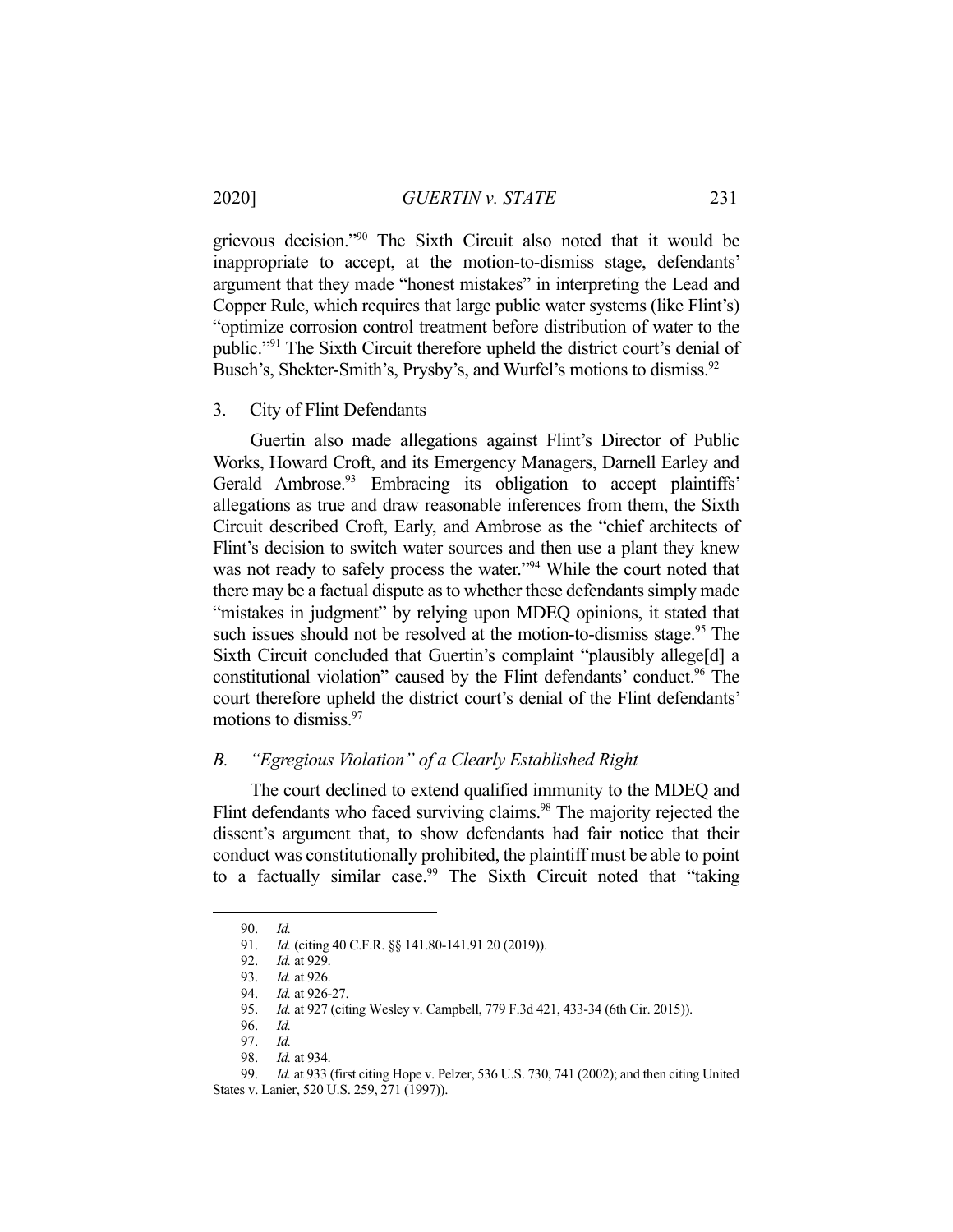affirmative steps to systematically contaminate a community through its public water supply with deliberate indifference is a government invasion of the highest magnitude," and one which any reasonable official should have recognized as conscience-shocking conduct in violation of the Due Process Clause.<sup>100</sup>

 In coming to this conclusion, the Sixth Circuit relied on the Supreme Court's reasoning in *Harper* as establishing the right of informed consent as a crucial component of the constitutional right to bodily integrity.<sup>101</sup> The court inferred that if a person has a constitutional right to refuse the consumption of beneficial medical treatment or life-sustaining substances absent compelling state interests, then "certainly any reasonable official would understand that an individual has a right to refuse the consumption of water known to be lead-contaminated."102

 The Sixth Circuit characterized defendants' actions as "strip[ping] the very essence of personhood" from Flint residents by providing a contaminated life necessity.103 It found this conduct to be contrary to our country's fundamental ideas of liberty, and of no "redeeming social value" despite its cost-saving effects.104 As such, the Sixth Circuit reaffirmed the district court's conclusion that the defendants' alleged conduct violated a clearly established right, and thus, the defendants were not entitled to qualified immunity from suit, particularly at the motion-to-dismiss stage. $105$ 

### IV. ANALYSIS AND CRITICISM

 In the noted case, the Sixth Circuit came to two surprising conclusions: first, that defendants' alleged conduct was arbitrary despite being motivated by the legitimate government interest in cutting costs; and second, that defendants were not entitled to qualified immunity at the motion-to-dismiss stage because their alleged conduct clearly violated the constitutional right to bodily integrity.

 <sup>100.</sup> *Id.*

 <sup>101.</sup> *Id.* at 934 ("The Court could not have been clearer in *Harper* when it stated that '[t]he forcible injection of medication into a nonconsenting person's body represents a substantial interference with that person's liberty.' . . . If an individual has a right to refuse to ingest medication, then surely she has a right to refuse to ingest a life necessity. *Cruzan* instructs as much, recognizing that the 'logic' of its bodily integrity cases . . . encompasses an individual's liberty interest to refuse 'food and water essential to life.'" (internal citations omitted)).

 <sup>102.</sup> *Id.*

 <sup>103.</sup> *Id.* at 935.

 $104 \frac{Id}{I}$ 

 <sup>105.</sup> *Id.*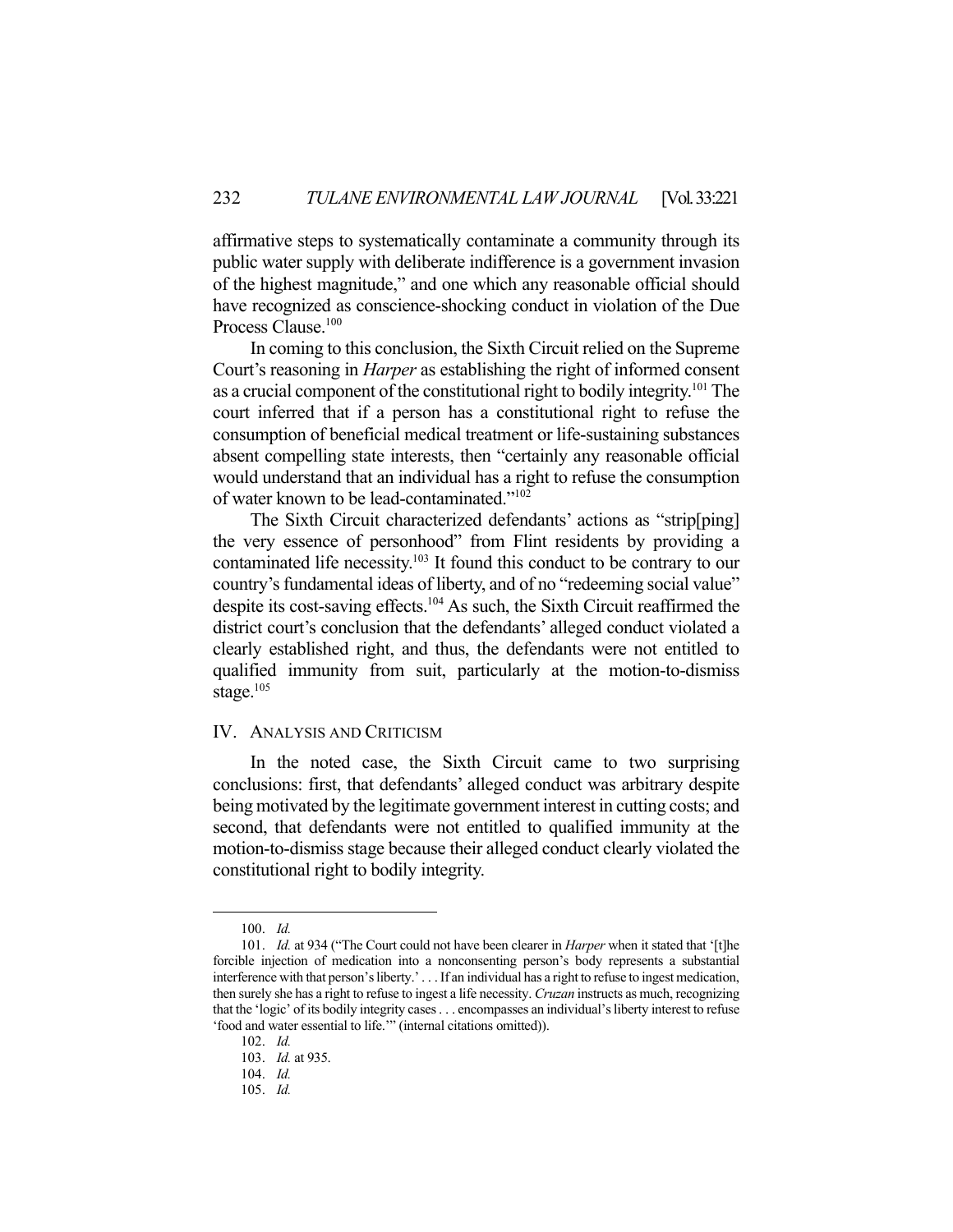#### 2020] *GUERTIN v. STATE* 233

 The court's application of the *Hunt* factors to determine whether government actors' deliberate indifference rose to the level of conscienceshocking behavior was largely consistent with existing case law.<sup>106</sup> However, the Sixth Circuit's characterization of the defendants' conduct in the noted case as "arbitrary" despite being motivated by a legitimate governmental interest in cutting costs was a novel conclusion.107 While the court in *Hunt* recognized the possibility of such extreme cases (in which a legitimate state interest is not enough to render a state decision not arbitrary), it declined to explain what might qualify as this sort of extreme.<sup>108</sup> Generally, only if a state actor does not act in furtherance of some governmental purpose will his decision be deemed arbitrary.<sup>109</sup>

 The Sixth Circuit identified the noted case as one of these extreme circumstances in which a legitimate government interest (i.e., in cutting costs during a financial crisis) could not be considered a rational justification for the conduct in question: knowingly contaminating the city's water supply and misleading the public about said contamination.<sup>110</sup> Although novel, this decision is not inconsistent with the court's reasoning in other cases.<sup>111</sup> To implement cost-saving measures that put human health at an immediate and severe risk was an extreme choice that violated our foundational notions of liberty; further, economic considerations could not excuse state officials' failure to inform Flint residents of the dangers accompanying the water-source switch.<sup>112</sup>

 The Sixth Circuit came to another surprising conclusion in finding that the defendants were not entitled to qualified immunity.<sup>113</sup> Judge McKeague, writing separately to concur in part and to dissent in part, argued that the defendants' alleged conduct was not clearly established as

 <sup>106.</sup> *See* Hunt v. Sycamore Cmty. Sch. Dist. Bd. of Educ., 542 F.3d 529, 536-43 (6th Cir. 2008) (collecting cases); *see also* Range v. Douglas, 763 F.3d 573, 590 (6th Cir. 2014); Cty. of Sacramento v. Lewis, 523 U.S. 833, 851-54 (1998).

 <sup>107.</sup> *Compare Hunt*, 542 F.3d at 543, *with* Guertin v. State, 912 F.3d 907, 926 (6th Cir. 2019).

 <sup>108.</sup> *Hunt*, 542 F.3d at 543.

 <sup>109.</sup> *Id.* at 541; *cf.* Doe v. Claiborne, 103 F.3d 495 (6th Cir. 1996) (where a teacher's sexual abuse of a student, serving no legitimate government purpose, was found to violate substantive due process rights); Estate of Owensby v. City of Cincinnati, 414 F.3d 596 (6th Cir. 2005) (where, after beating a suspect, police officers' failure to provide the subdued suspect medical treatment served no legitimate government purpose and thus was found to violate substantive due process rights).

 <sup>110.</sup> *Guertin*, 912 F.3d at 926.

 <sup>111.</sup> *See Hunt*, 542 F.3d at 543; *see also* Ewolski v. City of Brunswick, 287 F.3d 492, 513 (6th Cir. 2002) (clarifying that there were limits to police officers' risk-taking behavior beyond the restriction to not act maliciously or with the intent to cause harm).

 <sup>112.</sup> *Guertin*, 912 F.3d at 925-26.

 <sup>113.</sup> *Id.* at 954 (McKeague, J., concurring in part and dissenting in part)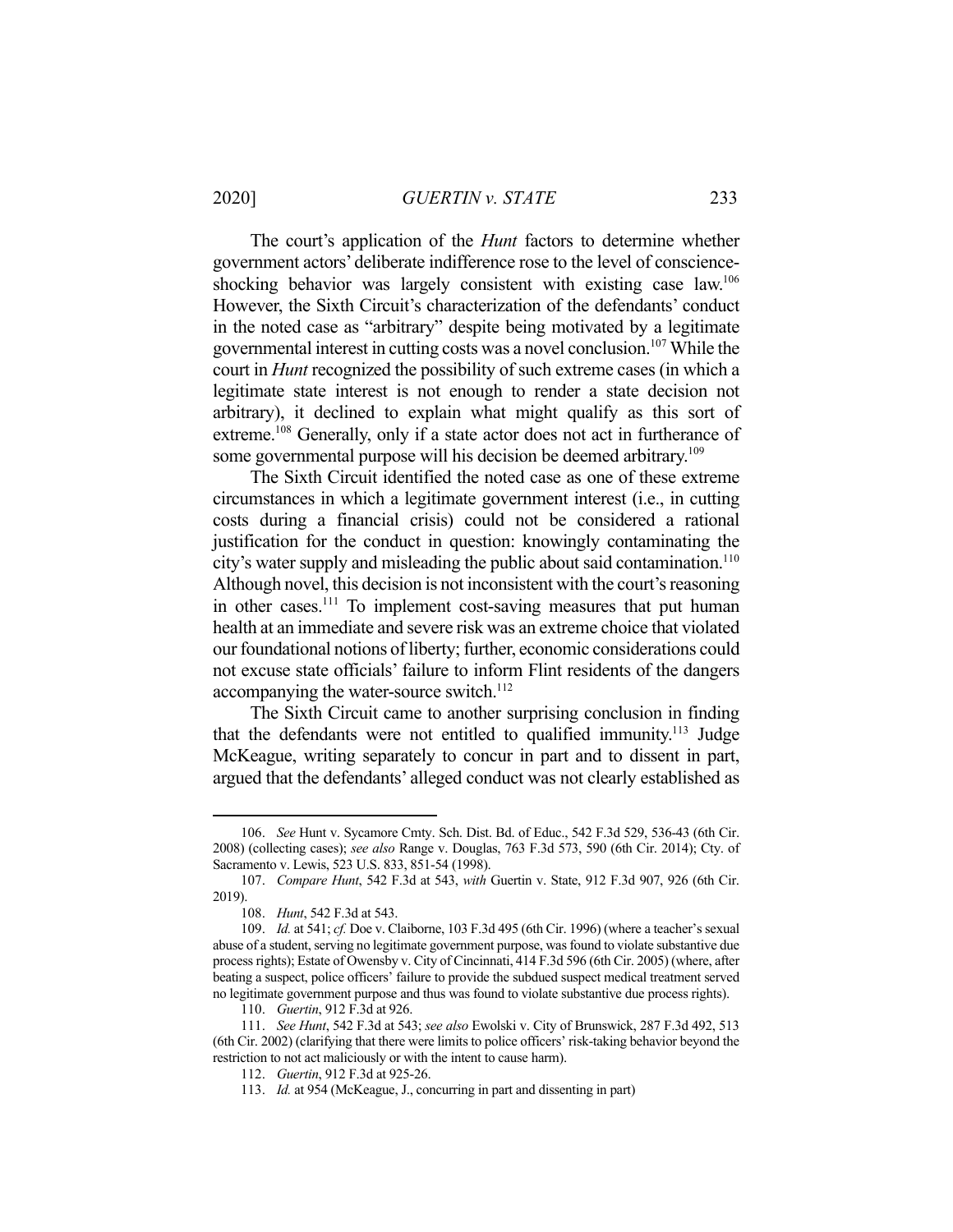violating a fundamental constitutional right when the case arose.<sup>114</sup> His dissent alone suggested that the right in question was not one "beyond debate," which would mean defendants should have been entitled to qualified immunity.<sup>115</sup> Judge McKeague's separate opinion argued that various cases contradicted to the majority's opinion in the noted case; however, all of these cases arose in another circuit and each was distinguishable from the noted case in significant ways.<sup>116</sup>

 The precedents set by *Harper* and *In re Cincinnati Radiation Litigation* support the finding in the noted case that the defendants were sufficiently warned that their conduct would violate the constitutional right to bodily integrity.117 *Harper*, as discussed above, established a clear liberty interest in avoiding the unwanted administration of medication that could only be overridden by compelling state interests.118 *In re Cincinnati*, a district court case decided within the jurisdiction of the Sixth Circuit, was even more on-point.<sup>119</sup> In it, the Southern District Court of Ohio addressed allegations that state actors subjected indigent cancer patients to radiation doses consistent with those expected near blast sites during a nuclear war.120 The state officials never disclosed the risks of the experiment to their patients, nor even that it *was* an experiment.<sup>121</sup> In finding that the *Cincinnati Radiation* plaintiffs adequately alleged a

 <sup>114.</sup> *Id.* at 942-63. McKeague's dissent focuses on two concerns: (1) that the defendants' alleged conduct did not rise to meet the conscience-shocking standard, and (2) that the type of conduct alleged here was not clearly established as violative of a constitutional right. McKeague's analysis of the first concern is not convincing because he fails to accept the plaintiffs' allegations as true and rejects the reasonable inferences drawn therefrom by the majority opinion. However, his second concern—that the defendants' conduct was not clearly established as violative of a constitutional right—is worth consideration. *Id.*

 <sup>115.</sup> *See* Ashcroft v. al-Kidd, 563 U.S. 731, 741 (2011).

 <sup>116.</sup> *Guertin*, 912 F.3d at 958-62 (first citing Branch v. Christie, No. 16-2467, 2018 WL 337751 (D. N.J. Jan. 8, 2018)) (an unpublished case that was dismissed in large part because the plaintiff failed to differentiate between the fifteen named defendants in its Complaint or particularize its allegations); then citing Lombardi v. Whitman, 485 F.3d 73 (2d Cir. 2007) (involving statements by public officials regarding air quality in New York after the September 11 attacks, distinguishable because of the presence of competing government interests and the timesensitive nature of the environmental emergency at issue); and then citing Benzman v. Whitman, 523 F.3d 119 (2d Cir. 2008) (same)); *see also* Coshow v. City of Escondido, 132 Cal. App. 4th 687 (2005) (noting that plaintiffs' decision to fluoridate the water supply in fact served a compelling government interest and did not cause substantial harm).

 <sup>117.</sup> *Guertin*, 912 F.3d at 919-20; *id.* at 921 (first citing Washington v. Harper, 494 U.S. 210, 213-17 (1990); and then citing *In re* Cincinnati Radiation Litig*.*, 874 F. Supp. 796, 802-14 (S.D. Ohio 1995)).

 <sup>118.</sup> *Harper*, 494 U.S. at 221-27.

 <sup>119.</sup> *Cincinnati Radiation*, 874 F. Supp. at 800.

 <sup>120.</sup> *Id.* 

 <sup>121.</sup> *Id.*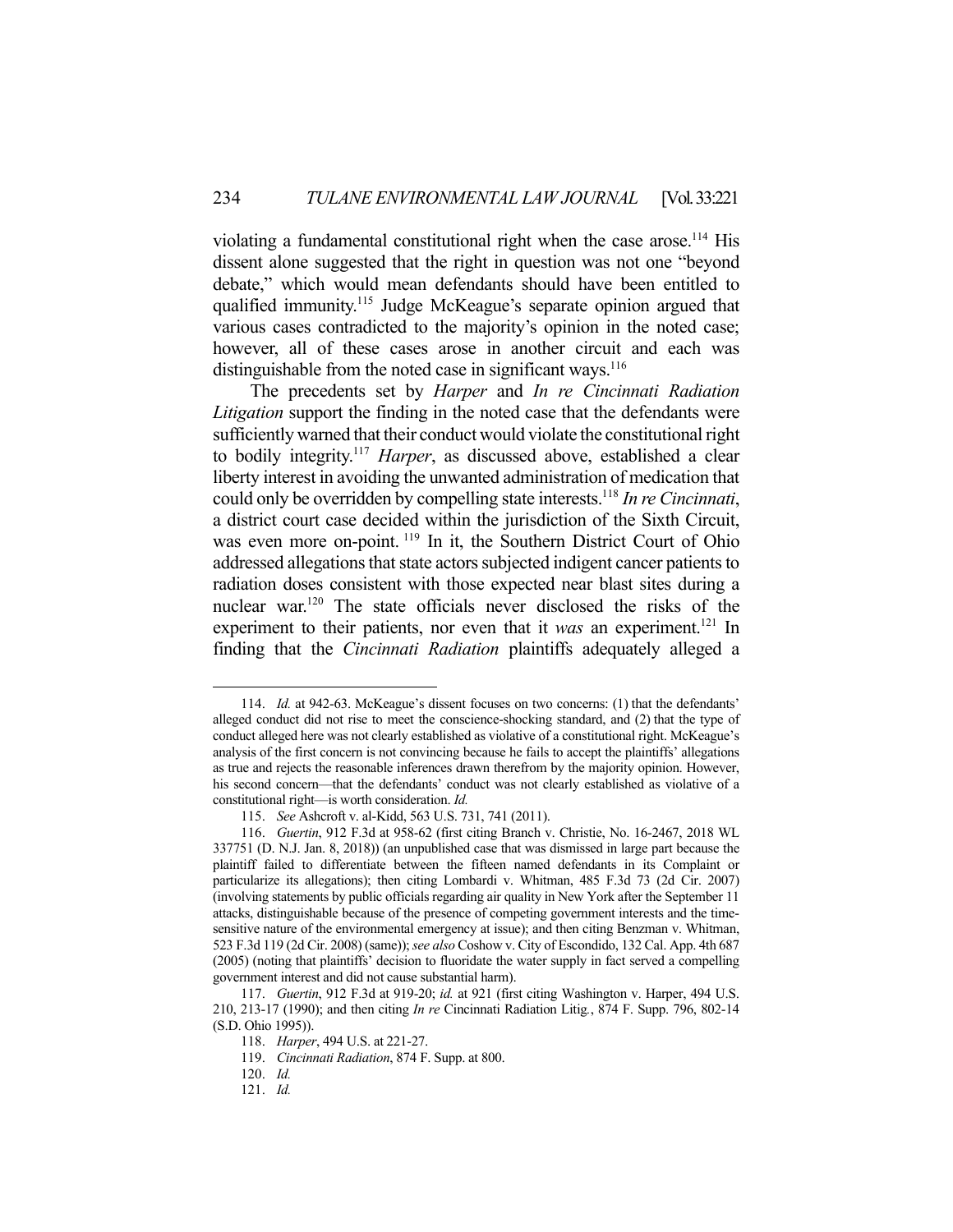substantive due process violation of the right to bodily integrity, the court emphasized the involuntary and misleading nature of the plaintiffs' relationship with state actors.<sup>122</sup> The plaintiffs were faced with a life-ordeath choice, the consequences of which they were not made aware.<sup>123</sup> The noted case, the Sixth Circuit analogized, similarly put the plaintiffs in the position of making a life-or-death decision without adequate information.<sup>124</sup>

 The factual details of the defendants' conduct in the noted case was not precisely the same as the conduct alleged in *Cincinnati Radiation*; however, the reasoning expressed within that opinion made it obvious that the conduct at issue in the noted case would likewise be unconstitutional.<sup>125</sup>

 Though the Sixth Circuit's conclusions—first that the defendants' conduct was arbitrary, and second that their behavior so obviously violated the clearly established right to bodily integrity that the defendants were not entitled to qualified immunity—were surprising, they were also consistent with prior case law. The Sixth Circuit's careful reasoning led to a bold conclusion: government officials could be held accountable for the devastating effects of the Flint Water Crisis.

 This decision has already had an impact on litigation in other circuits. For example, in *Hootstein v. Amherst-Pelham Regional School Committee*, a plaintiff-grandparent brought suit against Amherst schools for lead contamination in school drinking fountains caused by lead-based fixtures in his grandson's school.126 The plaintiff in *Hootstein* alleged that the regional school committee not only "provide[d] lead-contaminated water to students and parents—knowing the extreme danger this entail[ed]—but that it falsely certifie<sup>[d]</sup> this water [was] safe to drink."<sup>127</sup> In its analysis, the District Court of Massachusetts observed that the allegations were substantially similar to those in *Guertin*, particularly in that the defendants in both cases had "extensive time to deliberate,

 <sup>122.</sup> *Id.* at 812, 814.

 <sup>123.</sup> *Id.* 

 <sup>124.</sup> Guertin v. State, 912 F.3d 907, 921 (6th Cir. 2019) ("In both instances, individuals engaged in voluntary actions that they believed would sustain life, and instead received substances detrimental to their health. In both instances, government officials engaged in conduct designed to deceive the scope of the bodily invasion. And in both instances, grievous harm occurred.").

 <sup>125.</sup> *See also* Ashcroft v. al-Kidd, 563 U.S. 731, 741 (2011); Feathers v. Aey, 319 F.3d 843, 848 (2003). *Compare id.* at 926-33, *with Cincinnati Radiation*, 974 F. Supp. at 800, 802-04.

 <sup>126.</sup> Hoostein v. Amherst-Pelham Reg'l Sch. Comm*.*, 361 F. Supp. 3d 94, 99-100 (D. Mass. 2019).

 <sup>127.</sup> *Id.* at 112.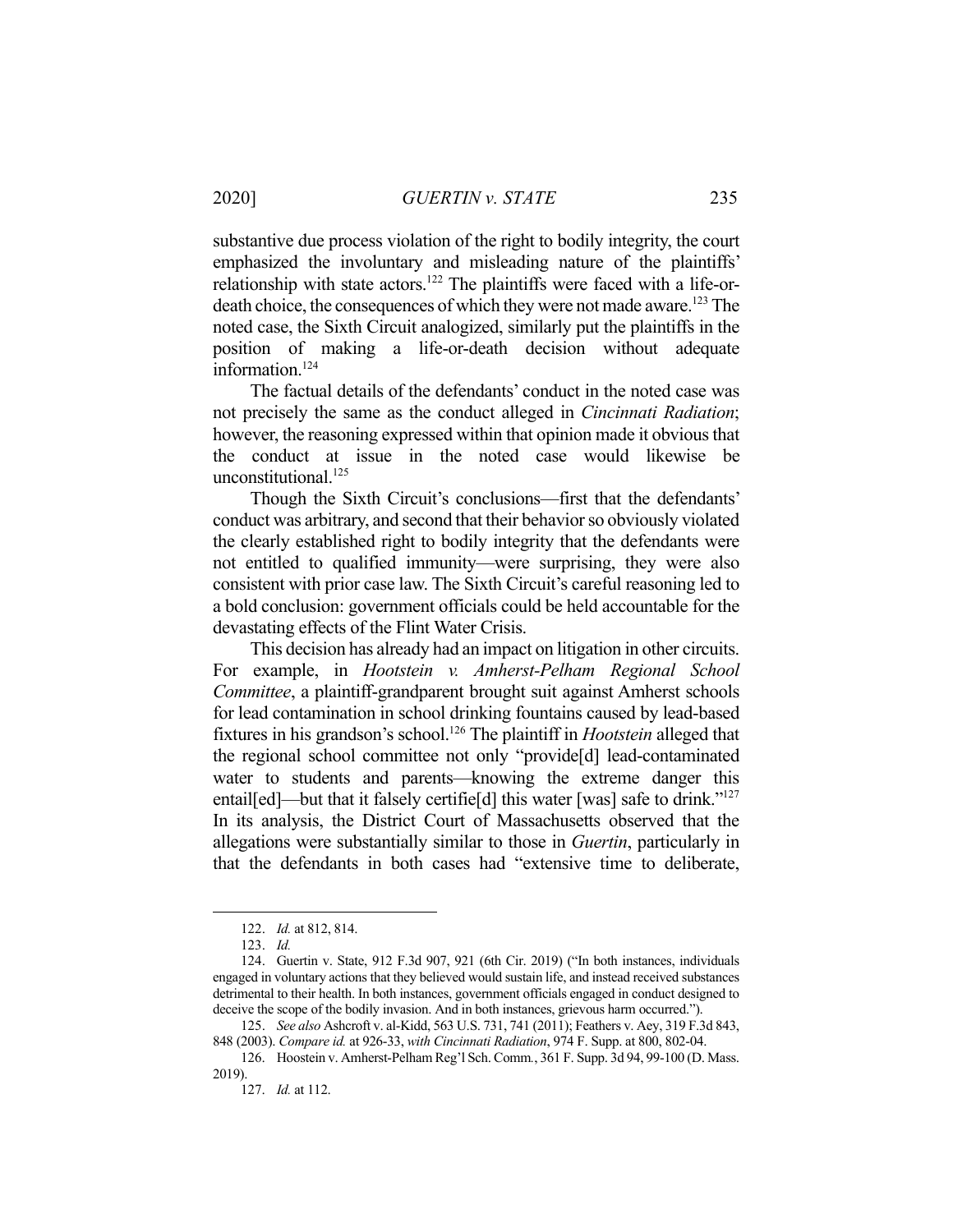plausibly suggesting conscience-shocking deliberate indifference."128 The court denied the defendant's motion to dismiss plaintiff's bodily integrity theory based on his alleged exposure to lead-contaminated water in Amherst schools.<sup>129</sup>

 Shortly thereafter, the Southern District of New York also applied *Guertin* to allow a substantive due process bodily-integrity claim to proceed.130 The facts alleged in *Davis v. New York City Housing Authority* took the precedent set by *Guertin* a step further by applying *Guertin*'s holding to a novel factual scenario.<sup>131</sup> In *Davis*, the plaintiff brought a putative class action against the New York City Housing Authority (NYCHA), alleging that through affirmative acts, the NYCHA failed to provide adequate heating to residents in its public housing buildings.<sup>132</sup> The plaintiff alleged that the absence of adequate heating in her apartment violated her right to bodily integrity by exposing her to extreme cold within her home, thereby aggravating her asthma and permanent injuries in her leg and hip.<sup>133</sup> The court found that the plaintiff stated a "nonfrivolous argument" in claiming that, by involuntarily subjecting her to extreme cold in her home, the NYCHA violated her bodily integrity.<sup>134</sup> Further, based on the NYCHA's awareness of the recurrent problems in the city's public housing and its alleged choice to engage in a cover-up to conceal the extent of the crisis, the court found that the housing authority's conduct "evidence[d] the kind of deliberate indifference that shocks the conscience."135 The court concluded that the plaintiff in *Davis* had adequately pled a substantive due process claim that the NYCHA violated her right to bodily integrity.<sup>136</sup>

#### V. CONCLUSION

 In the noted case, the Sixth Circuit found that the plaintiffs pled a plausible Fourteenth Amendment violation of their right to bodily integrity because government officials' alleged conduct was such that shocked the conscience, regardless of the cost-saving benefits motivating such conduct. Further, the court found that the defendants did not enjoy

 <sup>128.</sup> *Id.* at 112-13.

 <sup>129.</sup> *Id.* at 115.

 <sup>130.</sup> Davis v. N.Y.C. Hous. Auth., 379 F. Supp. 3d 237, 255-56 (S.D.N.Y. 2019).

 <sup>131.</sup> *See id.* at 243.

 <sup>132.</sup> *Id.* at 243, 252.

 <sup>133.</sup> *Id.* at 255.

 <sup>134.</sup> *Id.* 

 <sup>135.</sup> *Id.* at 256-57.

 <sup>136.</sup> *Id.* at 257.